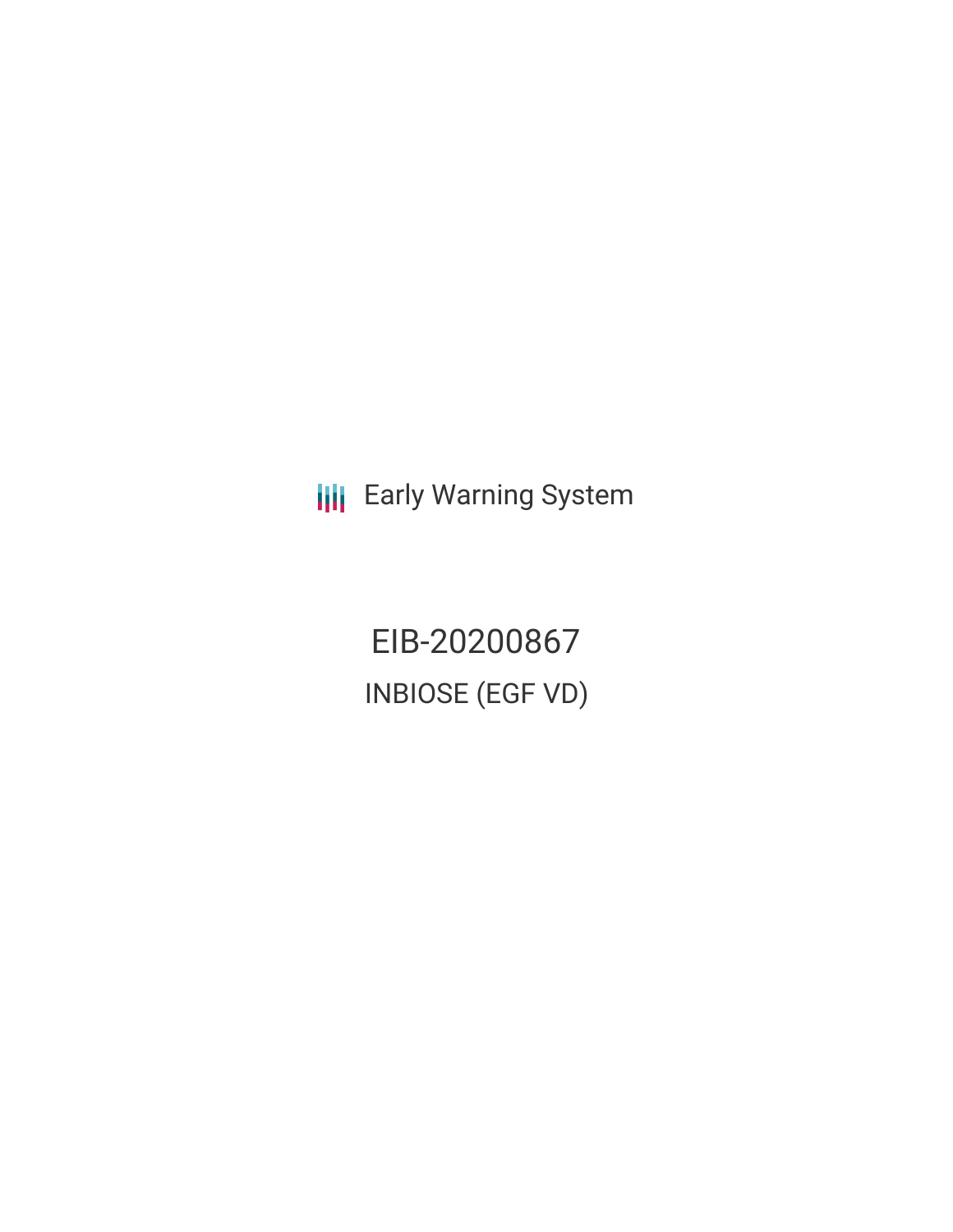# **Quick Facts**

| <b>Countries</b>              | Belgium                        |
|-------------------------------|--------------------------------|
| <b>Financial Institutions</b> | European Investment Bank (EIB) |
| <b>Status</b>                 | Approved                       |
| <b>Bank Risk Rating</b>       | U                              |
| <b>Voting Date</b>            | 2021-07-13                     |
| <b>Borrower</b>               | <b>INBIOSE NV</b>              |
| <b>Sectors</b>                | Industry and Trade             |
| <b>Investment Type(s)</b>     | Loan                           |
| <b>Loan Amount (USD)</b>      | $$17.80$ million               |
| <b>Project Cost (USD)</b>     | $$40.34$ million               |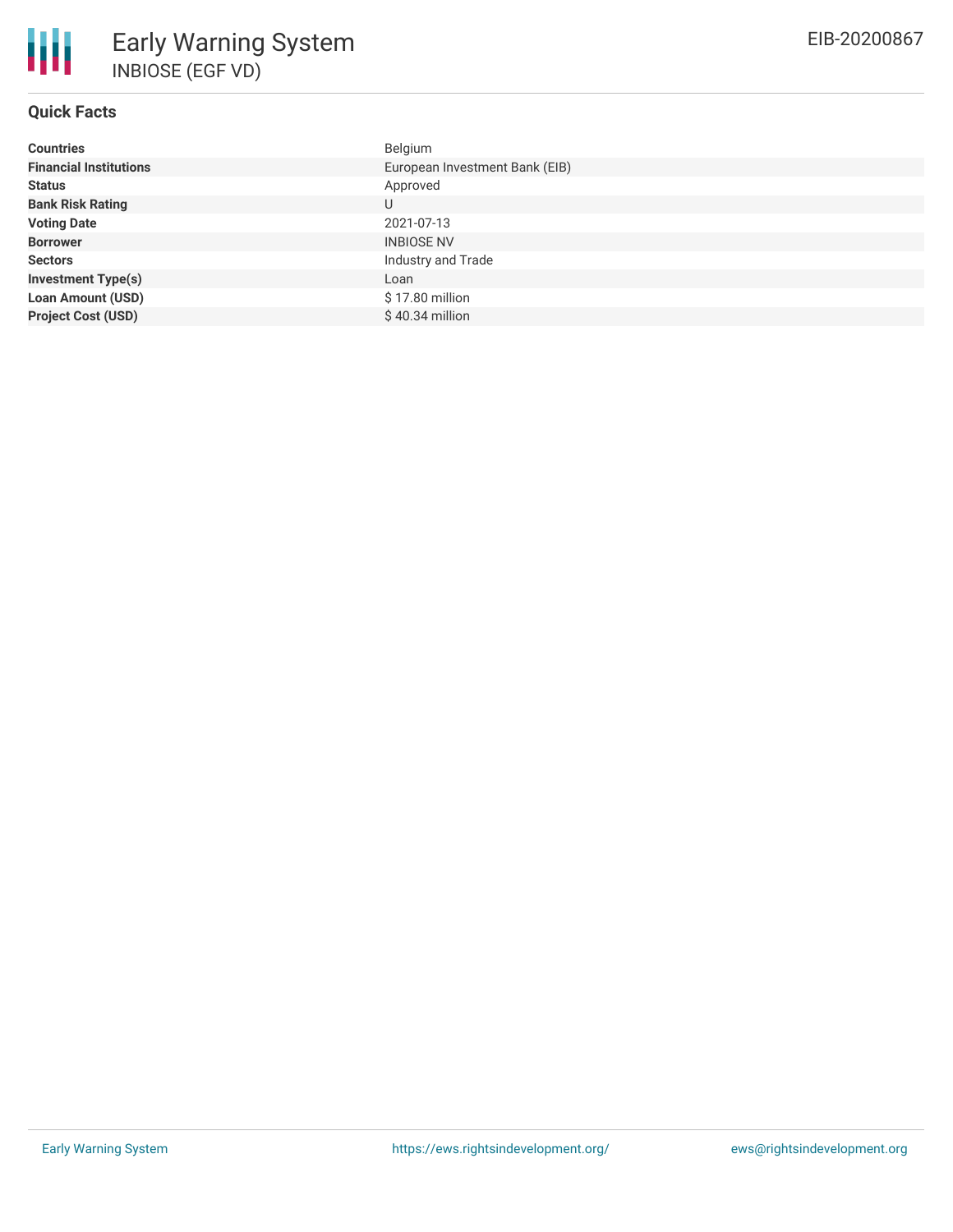

# **Project Description**

The Promoter is a clinical-stage biotechnology company working on large-scale production processes for human milk oligosaccharides (HMOs), which are complex nutrients found in human milk.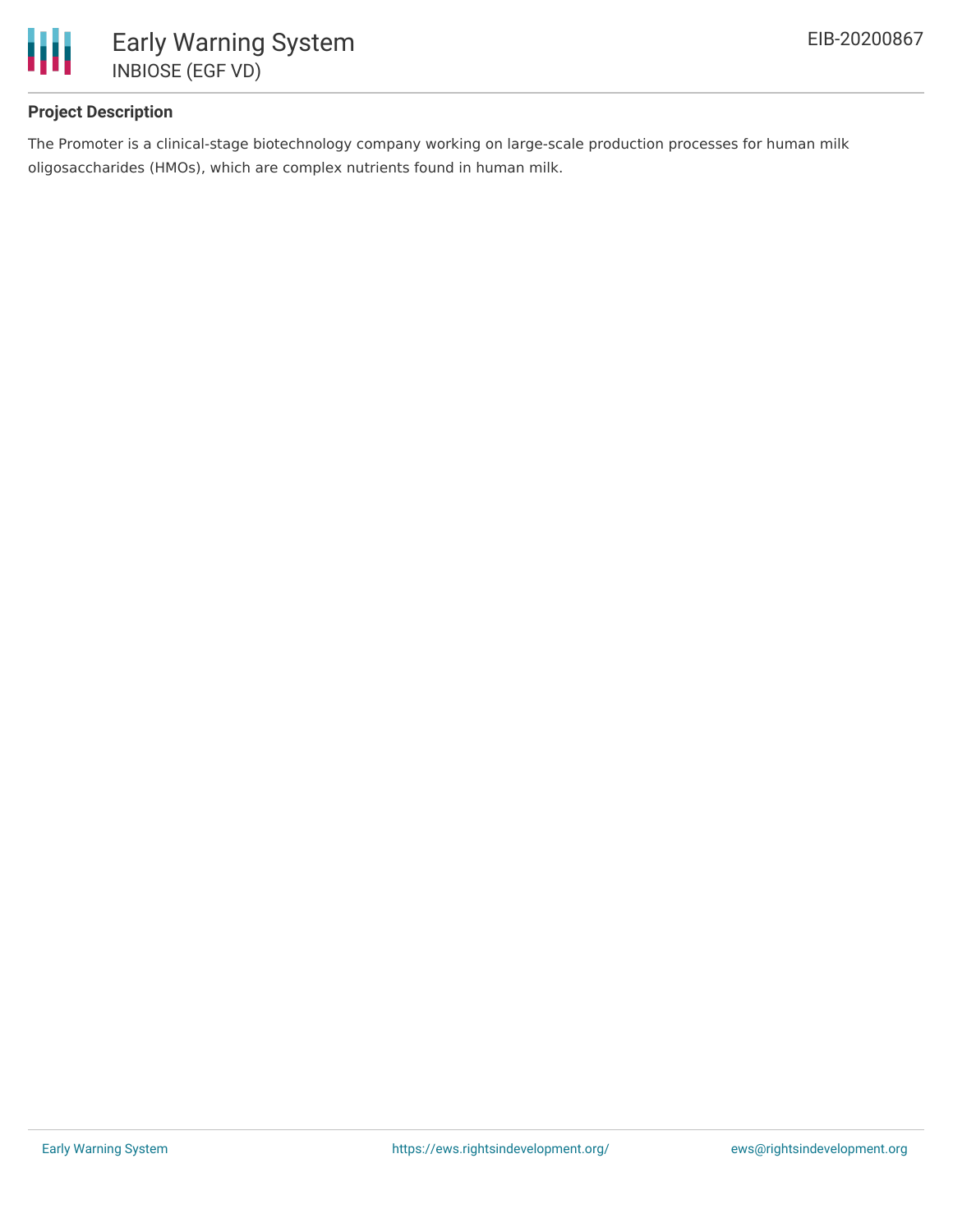## **Investment Description**

European Investment Bank (EIB)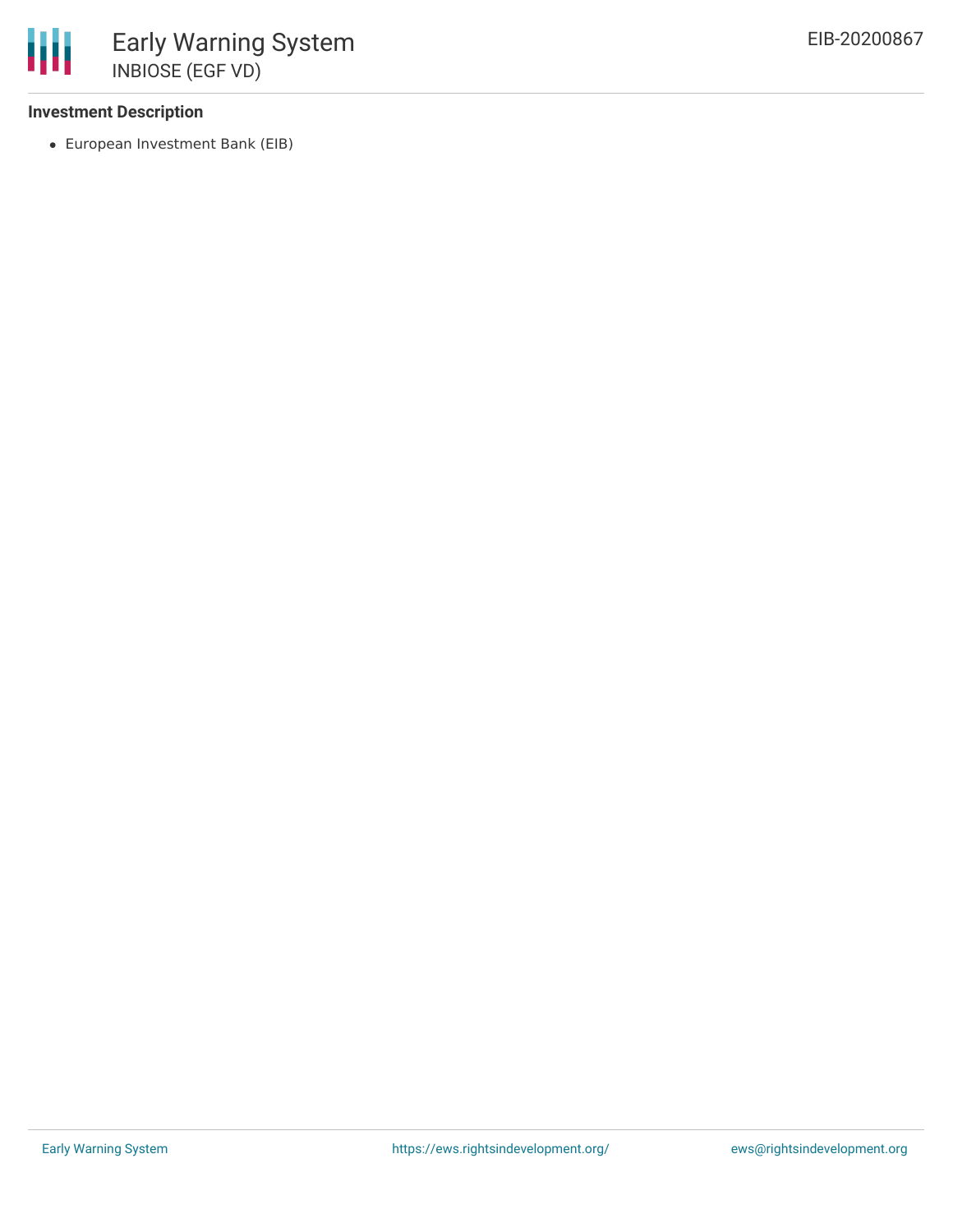Project contacts not available at the time of disclosure.

### ACCESS TO INFORMATION

You can submit an information request for project information at: https://www.eib.org/en/infocentre/registers/requestform/request-form-default.htm

#### ACCOUNTABILITY MECHANISM OF EIB

The EIB Complaints Mechanism is designed to facilitate and handle complaints against the EIB by individuals, organizations or corporations affected by EIB activities. When exercising the right to lodge a complaint against the EIB, any member of the public has access to a two-tier procedure, one internal - the Complaints Mechanism Office - and one external - the European Ombudsman. A complaint can be lodged via a written communication addressed to the Secretary General of the EIB, via email to the dedicated email address: complaints@eib.org, by completing the online complaint form available at the following address: http://www.eib.org/complaints/form via fax or delivered directly to the EIB Complaints Mechanism Division, any EIB local representation office or any EIB staff. For further details, check:

http://www.eib.org/attachments/strategies/complaints\_mechanism\_policy\_en.pdf

When dissatisfied with a complaint to the EIB Complaints Mechanism, citizens can then turn towards the European Ombudsman. A memorandum of Understanding has been signed between the EIB and the European Ombudsman establishes that citizens (even outside of the EU if the Ombudsman finds their complaint justified) can turn towards the Ombudsman on issues related to 'maladministration' by the EIB. Note that before going to the Ombudsman, an attempt must be made to resolve the case by contacting the EIB. In addition, the complaint must be made within two years of the date when the facts on which your complaint is based became known to you. You can write to the Ombudsman in any of the languages of the European Union. Additional details, including filing requirements and complaint forms, are available at: http://www.ombudsman.europa.eu/atyourservice/interactiveguide.faces